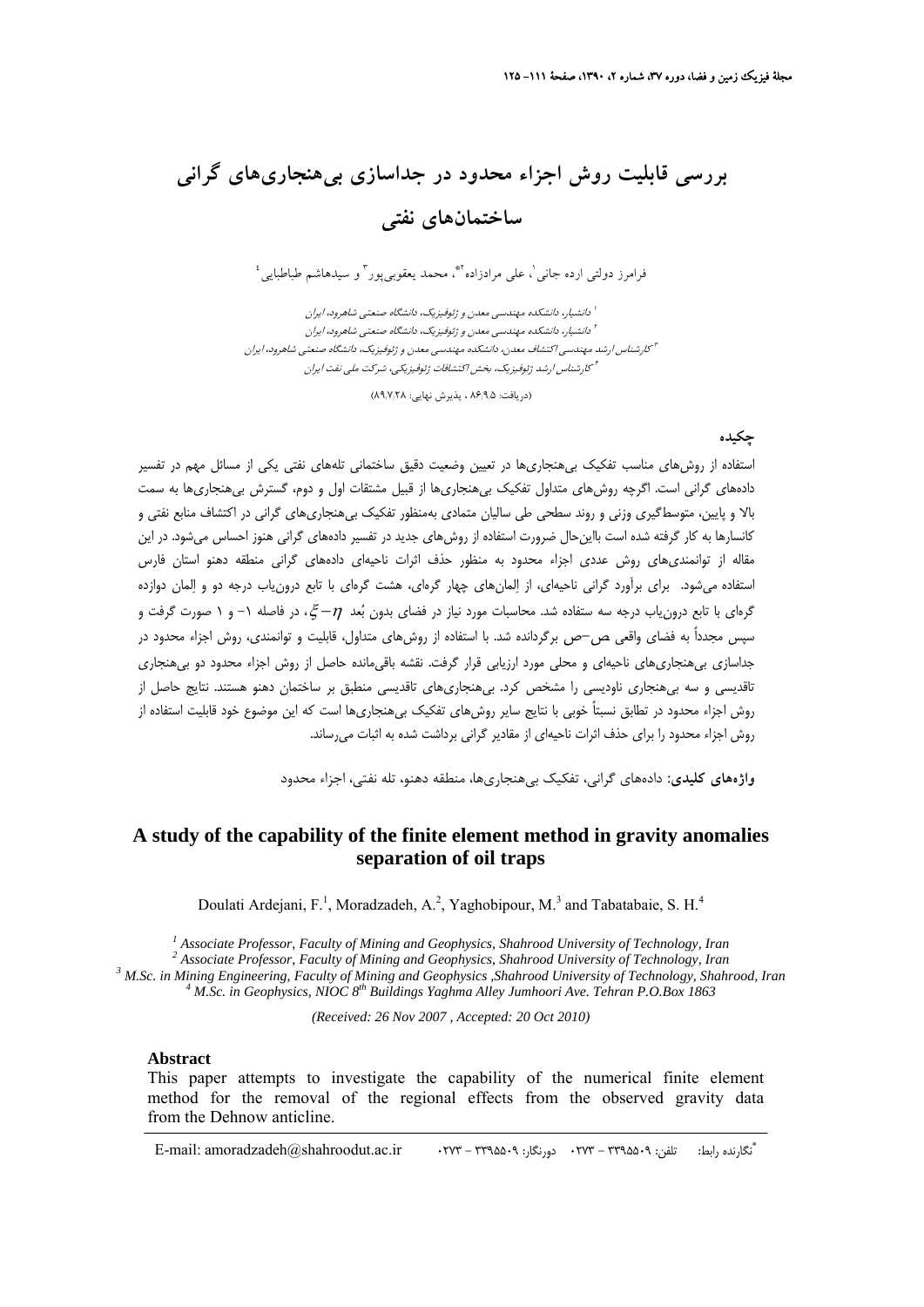From a geological point of view, the Dehnow area is a part of the Fars sedimentary basin south-east Iran. The Khamy formation and Bangestan group are the oldest geological structures in the area that have outcrops. Younger structures consist of Aghajary, Mokhtari, Mishan, Gachsaran and Asmary. The dominant structural trend in the area is northwest-southeast. The Dehnow anticline is located between the Hendurabi and Razak faults. These faults are almost perpendicular to the Dehnow anticline. The presence of these two series of perpendicular faults has been well proved by the detailed geological investigations carried out in the area. The first type of the faults with a northwest-southeast direction has formed oil seeps due to the extension of these types of faults to the dipper layers. The second types of faults in the salt layers of the Hormoz formation at the base of the Dehnow anticline may be related to the salt intrusion. The evidence of the salt outcrops can be recognized at two points from the Dehnow anticline.

The Dehnow anticline is surrounded by Ashkenan, Ahal, Boochir, Hamiran, Hashniz and Kemeshck towns. The Tabnack gas structure is located in the west of this district. The anticline can be accessed through Asalouie-Bandarlengeh and Lamard-Ashkenan- Gavbandy roads. The area has a very harsh topography with numerous mountains and valleys. The region is very warm and wet in the summer. It has a mild winter.

 A careful geological study of the area, a detail investigation of structural features such as faults associated with the Dehnow anticline and application of the proper geophysical techniques and other exploration methods is necessary to investigate its subsurface extension and to further identify salt plug intrusion into this anticline. Furthermore, the information obtained by the various exploration techniques can help to design a cost management program related to any further investigation in the area.

The gravity method has been used in the past in many applications related to petroleum exploration studies as a way of investigating oil traps and exploring the impact of faults and intrusions in particular salt into such geological structures. This method together with other geophysical methods including magnetic and Magnetotelluric (MT) have been used in the study area to achieve the above objectives.

Anomaly separation using appropriate techniques is noted to be an important stage in the interpretation of gravity data in order to accurately detect the subsurface oil traps. The literature review has shown that despite the conventional separation methods such as first and second vertical derivatives, upward and downward continuations, weighting average and trend surface analysis that have been used during the past few decades in the separation of gravity anomalies in the exploration of oils and ore deposits, the application of the finite element method related to anomaly separation has not been widely reported so far. Using new techniques in the regional-residual anomalies separation of the observed gravity data is a crucial demand in gravity interpretation.

In this paper, the finite element approximation method was used to remove regional effects from the measured gravity data of the Dehnow anticline. For regional gravity approximation, four nodes element, eight nodes isoparametric quadratic element and twelve nodes cubic element were used. The necessary computations were performed on a non-dimensional  $\xi - \eta$  space, ranging between -1 and 1 and subsequently translated to the real x-y space.

The capability of the finite element method in regional-residual separation of the gravity data was evaluated using the conventional separation techniques including the trend surface method. The residual map obtained using the finite element method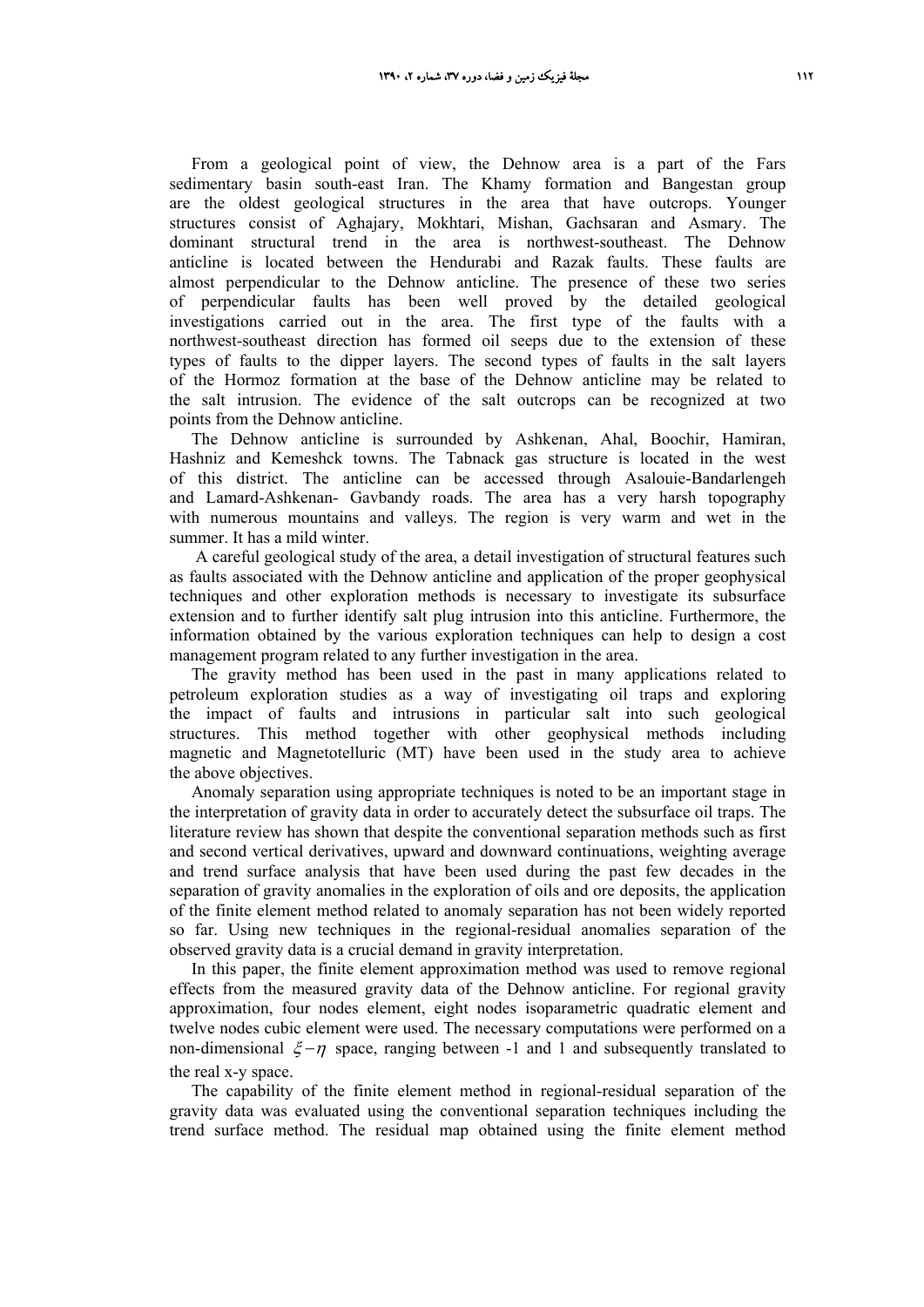indicates the presence of two anticlines and three syncline structures with a northwest – southeast strike. The anticlines identify the Dehnow structure. The results of the finite element method are in close agreement with those results obtained from the conventional methods; confirming that the finite element approximation technique is a capable method for computation of the regional gravity anomaly free from residual effects.

**Key words:** Gravity data, anomaly separation, Dehno area, oil trap, finite element

بيهنجاريها داراي ضعفهايي بهشرح زير هستند. در اكثر اين روشها فرض شده تا محدوده مورد بررسي به صورت شبكههاي مربعي يا مستطيلي باشند. بهعلاوه به هنگام اعمال اين فيلترها مجموعهاي از دادهها از چهارگوشه نقشه از بين ميروند. بهعلاوه، استفاده از اين فيلترها در بعضي موارد به دادههاي برداشت شده نوفه اضافه مي كند. در روش متوسطگيري وزني انتخاب يك شعاع مناسب براي محاسبه اثر ناحيهاي بسيار دشوار است. در اكثر موارد بيهنجاريهاي مجاور مجزا همپوشاني دارند و يا يك بيهنجاري ممكن است به صورت بيهنجاريهاي مجزا از هم تفسير شود. در روش روند سطحي نيز رسيدن به يك سطح روند ايدئال مشكل است. مهمتر از همه اينكه در اكثر روشهاي فيلترسازي از همه دادههاي اندازهگيري شده براي محاسبه مقادير گراني ناحيهاي استفاده ميشود و علاوه بر آن بهكمك برنامههاي رايانهاي از چندجملهاي با مرتبه بسيار بالا براي برازش بر داده استفاده ميشود و اين امر سبب ميشود تا اثرات ناحيهاي محاسبه شده بهلحاظ نظري به احتمال زياد نتواند كاملاً عاري از اثرات محلي يا باقيمانده باشد (ماليك و شارما، 1999). ازاينرو نتايج حاصل در اين موارد نميتواند زياد دقيق باشد و بدين سبب معمولاً براي تفكيك بيهنجاريها، همه اين فيلترها مورد استفاده قرار ميگيرند و نتايج با هم مقايسه ميشوند (مرادزاده و همكاران، 1385). به سبب ضعفهاي موجود، استفاده از روشهاي جديد مثل روش اجزاء محدود براي تفكيك بيهنجاريها احساس ميشود.

هدف اصلي تحقيقات ژئوفيزيكي در اكتشافات نفتي، پيبردن به وجود تلههاي نفتي است. بعضي از نفتگيرهاي ساختماني مانند تاقديسها در سطح رخنمون دارند. ولي در غالب موارد اين ساختمانها كاملاً رسوبات پوشيده شدهاند و فقط با تحقيقات ژئوفيزيكي ميتوان به وجود اين نفتگيرها پيبرد. در اين ميان روش گرانيسنجي نقش بسيار مهمي در تشخيص اين تلهها ايفا ميكند. اگر دادههاي گراني اندازهگيري شده به درستي تفسير شوند ميتوانند اطلاعات سودمندي در مورد وضعيت ساختماني تلههاي نفتي فراهم كنند.

**1 مقدمه** 

يكي از مسائل مهم در تفسير دادههاي گراني حذف اثرات ناحيهاي (منطقهاي) از دادههاي گراني برداشت شده است.؛ كه هدف عمليات اكتشافي نيستند. با حذف اين اثرات، بيهنجاريهاي باقيمانده (محلي)كه مربوط به ساختمانهاي زيرسطحي كمعمقتر هستند، با وضوح بيشتر نمايان ميشوند. به همين دليل دادههاي برداشت شده پس از تصحيحات لازم بايد با انتخاب فيلترهاي مناسب به مولفههاي ناحيهاي و باقيمانده تفكيك شوند (مرادزاده و همكاران، 1384). انتخاب فيلتر مناسب كه پاسخگوي نيازهاي وضعيت زمينشناسي هر منطقه باشد از اهميت خاصي برخوردار است. براي تفكيك دادههاي گراني از فيلترهاي گوناگوني استفاده ميشود. متداولترين روشهاي تفكيك بيهنجاريها شامل روشهاي مشتقات اول و دوم، گسترش بيهنجاريها به سمت بالا و پايين، متوسطگيري وزني و روش روند سطحي است (تلفورد و همكاران، 1991). روشهاي اشاره شده بهمنظور تفكيك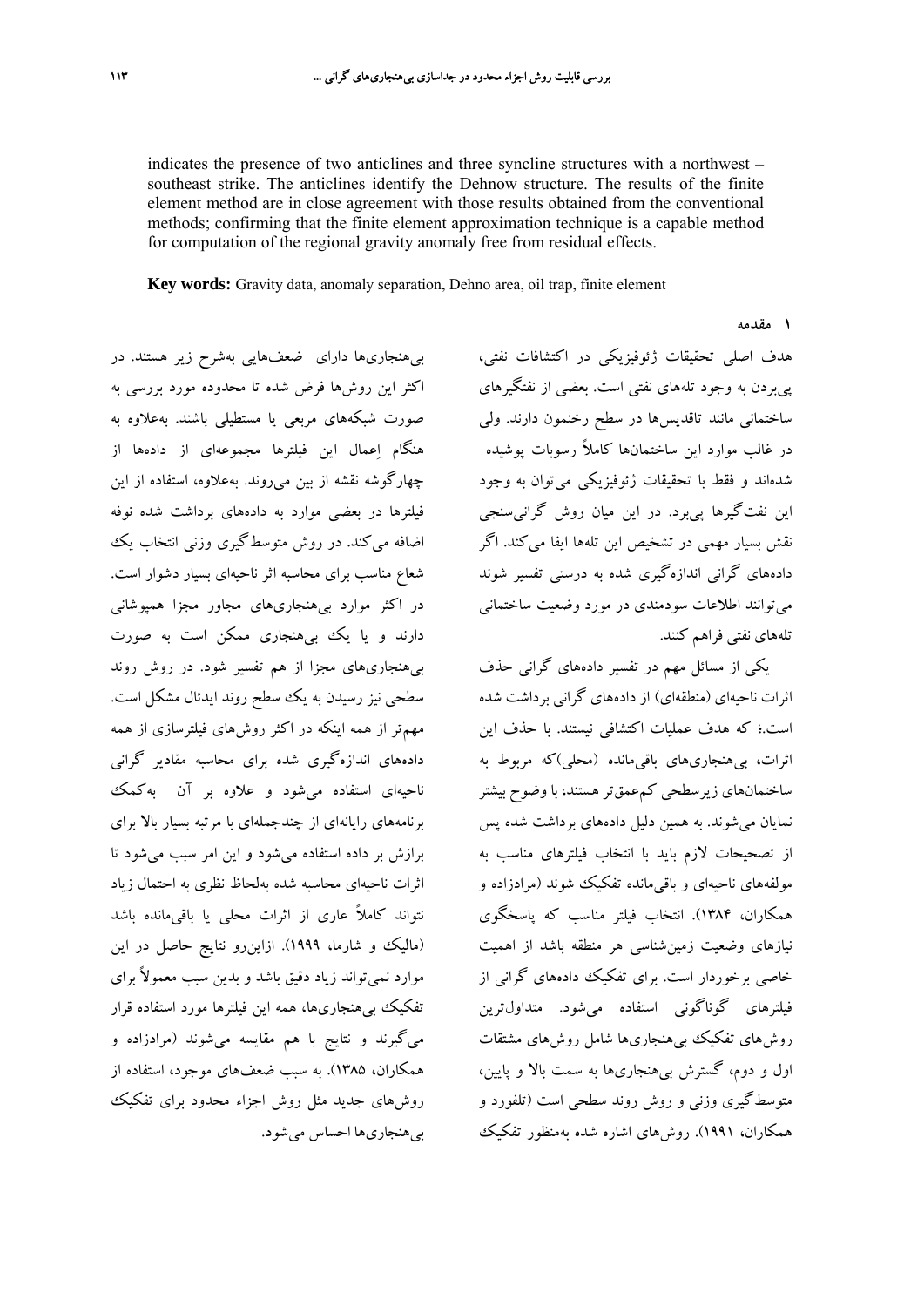روش اجزاء محدود روشي عددي براي حل تقريبي بسياري از مسائل مهندسي است. استفاده از اين روش در كاوشهاي ژئوفيزيكي، خصوصاً روشهاي گرانيسنجي و مغناطيسسنجي غالباً در مدلسازي دادههاي اندازهگيري شده خلاصه ميشود (كافتن و همكاران، 2003). با توجه به قابليت و انعطافپذيري خوب روش اجزاء محدود در حل مسائل مهندسي دو محقق هندي (ماليك، 1991؛ ماليك و شارما، 1997 ؛1999) اولينبار از آن جهت محاسبه اثر ناحيهاي دادههاي گراني در مقياس محدود استفاده كردند و روشن ساختند كه نتايج به دست آمده اميدواركننده است.

با توجه به اينكه جداسازي بيهنجاريها اهميت زيادي در مدلسازي و شناسايي آنها دارد، لذا در اين تحقيق بر آن شديم كه نظرية مطرحشده محققان هندي را مورد بررسي بيشتري قرار دهيم، روش را اولينبار روي دادههاي گراني منطقهاي در ايران پياده كنيم و كارايي اين روش را دركاربردهاي عملي مورد بررسي بيشترقرار دهيم.

دراين كار تحقيقي براي آشكارسازي بهتر تلههاي نفتي منطقه دهنو فارس، نقشه بيهنجاري بوگه منطقه با استفاده از روش عددي اجزاء محدود مورد تفكيك قرار گرفت و پس از محاسبه اثر ناحيهاي، نقشه بيهنجاري باقيمانده تهيه شد.

در ادامه نتايج به دست آمده با اين روش با نتايج حاصل از فيلترهاي روند سطحي، متوسطگيري وزندار و مشتق قائم كه به كمك نرمافزار Pro Modelvison (شركت فناوري انكام، 2003) تهيه شدهاند، مقايسه ميشوند تا قابليتهاي روش اجزاء محدود در اين موارد بيشتربررسي شود.

**2 نظريه روش**  براي استفاده از روش مورد نظر بهمنظور تفكيك بيهنجاريها، نقشه بيهنجاري بوگه به تعداد محدودي

جزء يا المان با شكل دلخواه تقسيم و گرههاي فرضي ايجاد ميشود. براي هر المان يك تابع تقريبي *u* با ضرايب مجهول از مقادير پارامترهاي گرهي (منظور از پارامترهاي گرهي مقدار تابع يا مشتقات آن در گره مفروض است) در نظر گرفته ميشود كه به آنها توابع درونياب (Interpolate (المان گويند (ردي، 1993).

اين روش محاسبه اثر ناحيهاي دادههاي گراني، براساس مفهوم و خصوصيات توابع شكل هر المان كه در روش اجزاء محدود به كار ميرود، استوار است. براي حل معادلات ديفرانسيل با روش عددي اجزاء محدود، متغيرهاي پيوسته در هر نقطه داخل المان- خطي، مربعي (درجه 2) يا مكعبي (درجه 3) با جمع وزني ( weighted sum (مقادير گرهاي مجزا، *gi* ، به صورت زير بيان ميشود:

$$
g(x, y) = \sum_{i=1}^{n} N_i(x, y) g_i
$$
 (1)

كه در آن: توابع شكل كه همانند توابع وزني عمل *i* =  $N_i(x, y)$ مي كنند

*n* = تعداد گرهها در المان

(*y* ,*x* (*g* = بيهنجاري ناحيهاي گراني داخل المان در نقطهاي با مختصات *x* و *y* است.

ازآنجاكه هر المان ميتواند داراي شكل، اندازه و خواص مختص به خود باشد، تعجبي ندارد كه اين روش تواناييهاي بسيار خوبي در خصوص بررسي مسائل مربوط به خاصيت ناهمگوني مواد، هندسه نامنظم و شرايط پيچيده داشته باشد. اگر چه در اكثر موارد بهمنظور حل مسائل فقط از يك نوع المان بهخصوص استفاده مي شود ول<sub>ى</sub> از تركيب المانهاي متفاوت نيز ميتوان استفاده كرد.

انتخاب توابع درونياب مهمترين كار اين روش است. يك تابع درونياب مناسب، به همگرايي خيلي خوب در سطح انتخابي منجر ميشود. برعكس انتخاب غلط آن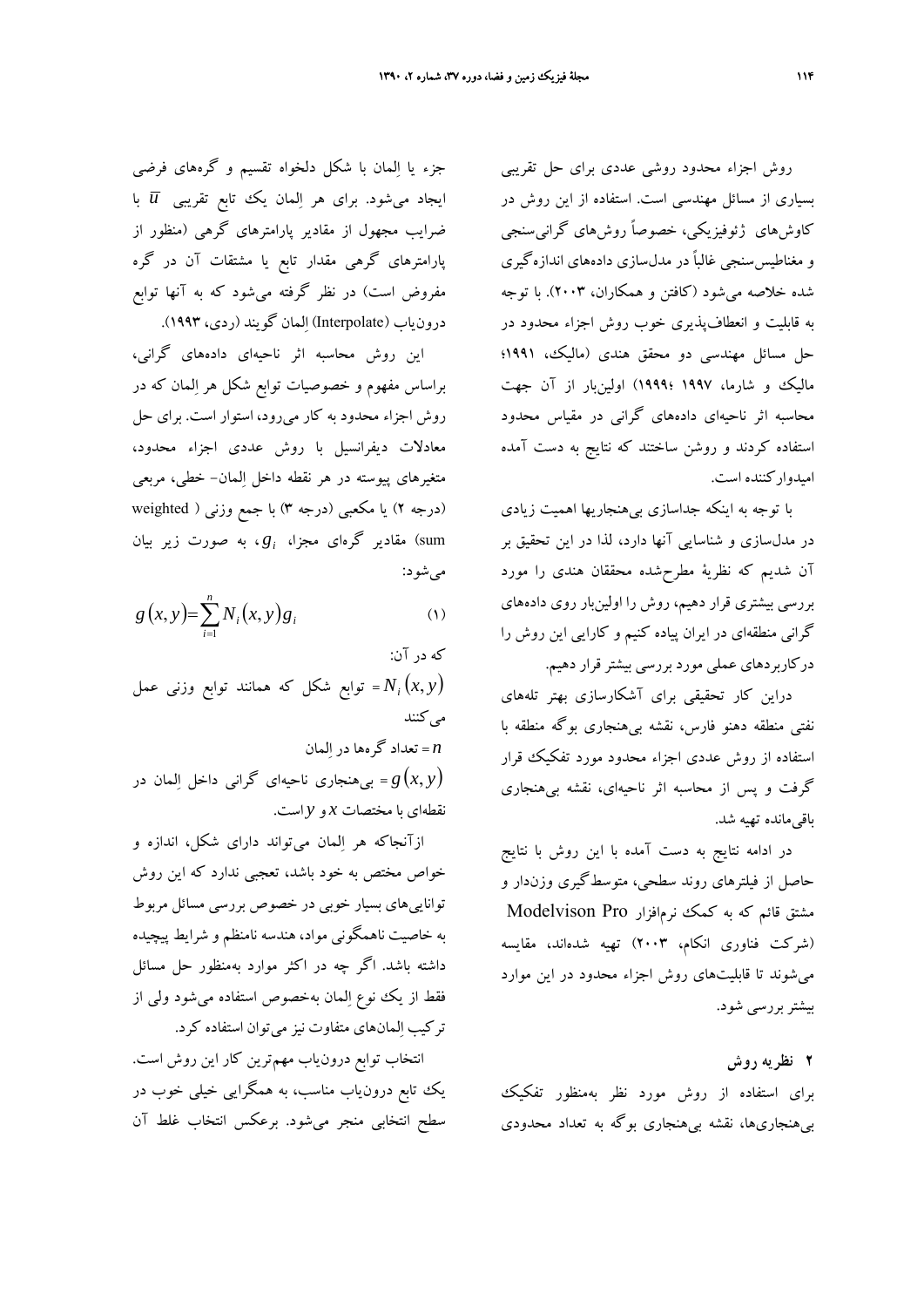منجر به واگرايي يا همگرايي ضعيف در منطقه ميشود و گاهي اوقات نيز همگرايي به جوابهاي غلط ميانجامد.

از ديدگاه عملي نيز بايد توابعي را بهكار گرفت كه درصورت امكان به لحاظ جبري ساده باشند. يك تابع درونياب به دو صورت داده ميشود:

- يك چندجملهاي ساده با ضرايب نامعيني كه متعاقباً به پارامترهاي گرهي مرتبط ميشوند.

- مستقيماً برحسب توابع شكل و پارامترهاي گرهي، كه مقدار تابع و يا مشتقات آن را در گره موردنظربرابر يك و در ساير گرهها مساوي صفر قرار ميدهد.

بدينترتيب هر متغير وابسته در المان، با توابع شكل مناسب تقريب زده ميشود كه با معلوم بودن تابع تقريبي درونياب *u* برحسب پارامترهاي گرهي المان، معادلات فرمولبندي و استخراج ميشوند. با معلوم بودن تابع تقريبي درون $\overline{\mathrm{u}}$  برحسب پارامترهاي گرهي المان مي $\overline{\mathrm{u}}$  به شبيهسازي دروني المان يا بهاصطلاح درونيابي پرداخت. دادههاي حاصل همان دادههاي مربوط به اثرات ناحيهاي است.

**1-2 المانهاي ايزوپارامتريك** 

با توجه به اينكه دادههاي گراني اندازهگيري شده در سطح زمين پيوستگي ندارند، نميتوان بين آنها معادلات ديفرانسيلي تعريف كرد. بنابراين بايد محدودهاي (سطحي) كه دادههاي گراني از آن برداشت شده را به المانهايي تقسيم كرد و سپس با استفاده از روشهاي درونيابي، دادههاي مربوط به درون هر المان را به دست آورد و درنهايت با استفاده از دادههاي حاصل شده از كل المانها، اثر ناحيهاي را شبيهسازي كرد. بهاينمنظور براي حل يك المان از يك منطقه، به شكل زير عمل ميشود: الف- يك المان چهارضلعي با چهار، هشت، دوازده و يا بيست گره انتخاب ميشود؛ .طوري كه روي هر ضلع المان بهترتيب ،2 ،3 4 و 6 گره قرار گيرد.

ب- بايد توجه كرد كه انتخاب محل المان حاكم بر منطقه خيلي مهم است. اندازه ابعاد المان نيز به يكنواختي و پراكنده نبودن دادههاي برداشت شده بستگي دارد. اين مقدار ميتواند از 1/5 كيلومتر كه حداقل ابعاد شبكه برداشت دادهها و يا بيشتر تا اندازه ابعاد كل سطح منطقه باشد.

ج- با توجه به انتخاب تعداد گرهها يعني نوع المان (درجه دو يا سه) و با استفاده از توابع شكل مناسب، اثر ناحيهاي به كمك فرمولي كه براي المان تعريف ميشود، قابل محاسبه است. د- اثرات حاصل بادادههاي گراني برداشت شده مقايسهو از اختلاف آنها، اثر باقيمانده محاسبه ميشود.

**2-2 المان در مختصات مبنا و مختصات واقعي**  براي آنكه فرايند درونيابي آسانتر صورت گيرد، مقادير اندازهگيري شده دادههاي ژئوفيزيكي را كه عملاً در  $\chi_i$  (real space) فضای واقعی  $\chi_i$  (real space) مبنا (reference space) انتقال مي دهيم.

اصول انتقال مختصات گرههاي المان در فضاهاي مبنا و واقعي در شكل 1 نشان داده شده است. مختصات هشت گره عملاً در فضاي واقعي و *y* قرار ذارذ كه *i*=1,2,...,8 او *y* و *y* انتقال فضاي واقعي *y* −*x* به فضاي مبناي <sup>η</sup>− ξ به آساني امكانپذير است. فضاي مبناي  $\eta$ − گي، با مختصات بدون بُعد گر و  $\eta$  تعريف مي شود كه داراي اندازهاي حدود [1 -1] است. چنين تغيير مختصاتي سبب ميشود تا (ماليك و شارما، :(1999 - روش محاسبه سادهتر شود.

- وزنها را بدون هيچگونه ابهامي برحسب توابع شكل تعريف كند. - فضاي نقشه را با هراندازه پوشش دهد.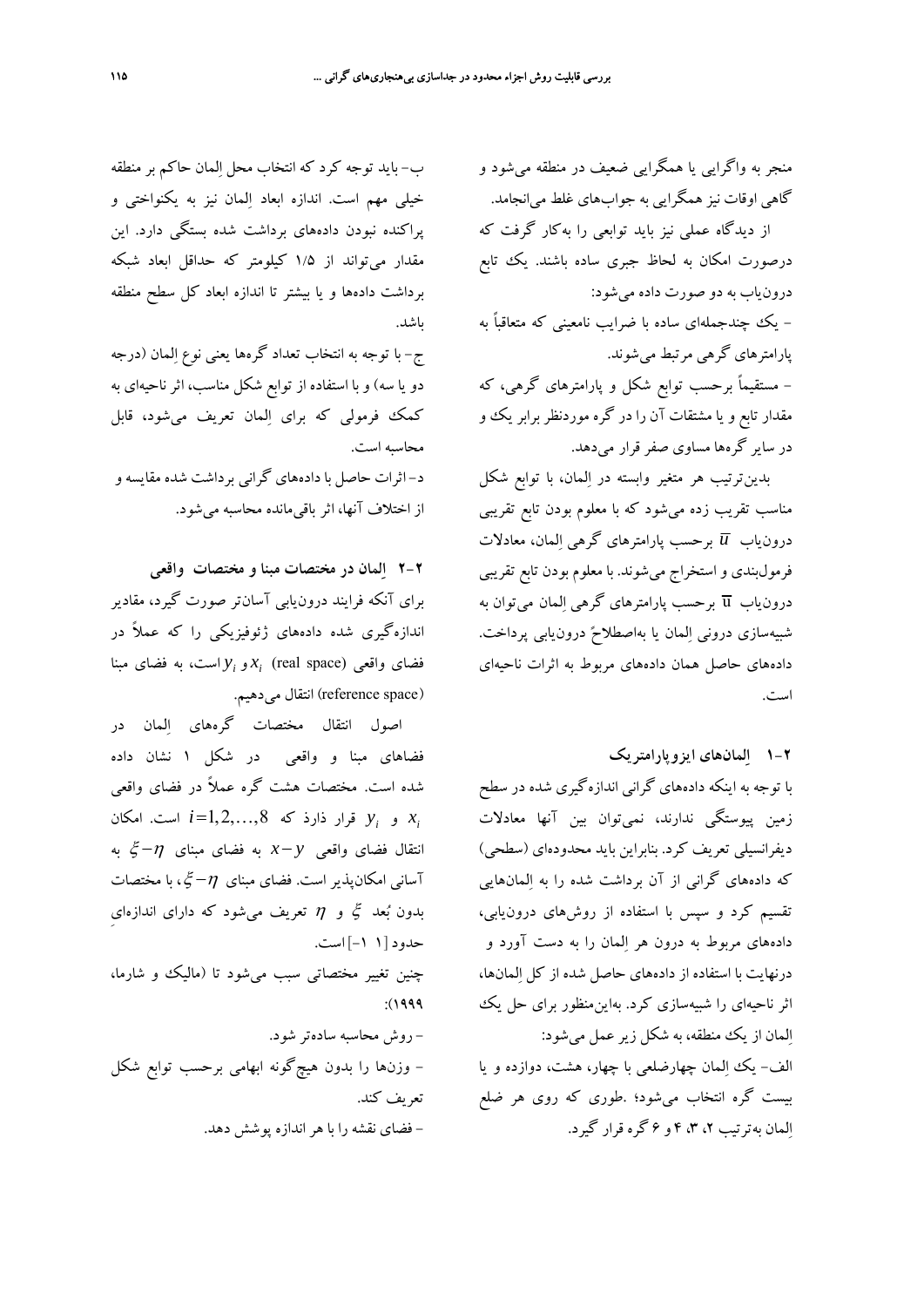

**شكل.1** المان هشت گرهي: مختصات مبنـا (ξ,η(، مختـصات واقعـي (*y* ,*x*) (پيندر <sup>و</sup> فريند، 1972).

**3-2 توابع شكل**  توابع شكل در گره هاى ١ تا ٨ درفضاى مبنا (شكل ۱) و برحسب مختصات بدون بُعد گِ و  $\eta$ به صورت زير هستند(چيونگ و يئو، 1979):  $N_i (\xi, \eta) = (1+\xi\xi_i)(1+\eta\eta_i)(\xi\xi_i+\eta\eta_i-1)/4 \quad i=1,3,5,7$  $N_i(\xi, \eta) = (1-\xi^2)(1+\eta \eta_i)/2$  i=2,6  $N_i(\xi, \eta) = (1+\xi\xi_i)(1-\eta^2)/2$  i = 4,8  $(7)$ معادلات فوق شرايط زيررا تأمين ميكنند:

معادلات فوی شرایط ریر را مامین می خندا:  
- تابع شکل 
$$
N_i\left(\xi,\eta\right)
$$
 در نا<sup>1</sup>مین گره برابر یک و در  
سایر گرهها برابر صفر است.  
 
$$
\sum N_i\left(\xi,\eta\right)=1 -
$$

**4-2 اثر ناحيهاي گراني- متغير صحرايي** اثر ناحيهاي گراني در يك نقطه دلخواه (η,ξ (در فضاي مبنا، با در نظر گرفتن يك المان هشت گرهاي، يك چندجملهاي از مرتبه دوم به صورت زير خواهد بود(ماليك و شارما، 1999):

$$
g = c_1 + c_2 \xi_i + c_3 \xi_i^2 + c_4 \eta_i + c_5 \xi_i \eta_i + c_6 \eta_i^2 + c_7 \xi_i^2 \eta_i + c_8 \xi_i \eta_i^2
$$
\n
$$
\xi_i = \xi_i \eta_i + \xi_i \eta_i^2 + \xi_i \xi_i \eta_i^2
$$
\n
$$
\xi_i = \xi_i \xi_i + \xi_i \xi_i
$$
\n
$$
\xi_i = \xi_i \xi_i + \xi_i \xi_i + \xi_i \xi_i
$$

*g* = گراني ناحيهاي = ثابتهاي چندجملهاي ,8...2, 1,<sup>=</sup>*Ci*

<sup>η</sup>,ξ = مختصات گرههاي المان با توجه به رابطه 3 براي همه گرههاي يك المان ميتوان نوشت:

 $g_1 = c_1 + c_2 \xi_1 + c_3 \xi_2^2 + c_4 \eta_1 + c_5 \xi_1 \eta_1 + c_6 \eta_1^2 + c_7 \xi_1^2 \eta_1 + c_8 \xi_1 \eta_1^2$  $g_2 = c_1 + c_2 \xi_2 + c_3 \xi_2^2 + c_4 \eta_2 + c_5 \xi_2 \eta_2 + c_6 \eta_2^2 + c_7 \xi_2^2 \eta_2 + c_8 \xi_2 \eta_2^2$  $g_3 = c_1 + c_2 \xi_3 + c_3 \xi_3^2 + c_4 \eta_3 + c_5 \xi_3 \eta_3 + c_6 \eta_3^2 + c_7 \xi_3^2 \eta_3 + c_8 \xi_3 \eta_3^2$  $g_4 = c_1 + c_2 \xi_4 + c_3 \xi_4^2 + c_4 \eta_4 + c_5 \xi_4 \eta_4 + c_6 \eta_4^2 + c_7 \xi_4^2 \eta_4 + c_8 \xi_4 \eta_4^2$  $g_5 = c_1 + c_2 \xi_5 + c_3 \xi_5^2 + c_4 \eta_5 + c_5 \xi_5 \eta_5 + c_6 \eta_5^2 + c_7 \xi_5^2 \eta_5 + c_8 \xi_5 \eta_5^2$  $g_6 = c_1 + c_2 \xi_6 + c_3 \xi_6^2 + c_4 \eta_6 + c_5 \xi_6 \eta_6 + c_6 \eta_6^2 + c_7 \xi_6^2 \eta_6 + c_8 \xi_6 \eta_6^2$  $g_7 = c_1 + c_2 \xi_7 + c_3 \xi_7^2 + c_4 \eta_7 + c_5 \xi_7 \eta_7 + c_6 \eta_7^2 + c_7 \xi_7^2 \eta_7 + c_8 \xi_7 \eta_7^2$  $g_8 = c_1 + c_2 \xi_8 + c_3 \xi_8^2 + c_4 \eta_8 + c_5 \xi_8 \eta_8 + c_6 \eta_8^2 + c_7 \xi_8^2 \eta_8 + c_8 \xi_8 \eta_8^2$  $(F)$ 

(,8...1,2,=*i* (گراني ناحيهاي هر گره *gi* كه در آن است. مجموعه معادلات 4 را مي توان ب ه شكل يك ماتريس نوشت: ⎤ ⎡ ⎤ ⎡ ⎤ ⎡ 1 2 1 1 1 2 1 2 1 1 1 1 2 1 1 1 1 *c g* ξ ξ η ξ η η ξ η ξ η

$$
\begin{bmatrix}\n\mathbf{0} & \mathbf{0} & \mathbf{0} & \mathbf{0} & \mathbf{0} & \mathbf{0} & \mathbf{0} & \mathbf{0} \\
\mathbf{0} & \mathbf{0} & \mathbf{0} & \mathbf{0} & \mathbf{0} & \mathbf{0} & \mathbf{0} \\
\mathbf{0} & \mathbf{0} & \mathbf{0} & \mathbf{0} & \mathbf{0} & \mathbf{0} & \mathbf{0} \\
\mathbf{0} & \mathbf{0} & \mathbf{0} & \mathbf{0} & \mathbf{0} & \mathbf{0} & \mathbf{0} \\
\mathbf{0} & \mathbf{0} & \mathbf{0} & \mathbf{0} & \mathbf{0} & \mathbf{0} & \mathbf{0} \\
\mathbf{0} & \mathbf{0} & \mathbf{0} & \mathbf{0} & \mathbf{0} & \mathbf{0} & \mathbf{0} \\
\mathbf{0} & \mathbf{0} & \mathbf{0} & \mathbf{0} & \mathbf{0} & \mathbf{0} & \mathbf{0} \\
\mathbf{0} & \mathbf{0} & \mathbf{0} & \mathbf{0} & \mathbf{0} & \mathbf{0} & \mathbf{0} \\
\mathbf{0} & \mathbf{0} & \mathbf{0} & \mathbf{0} & \mathbf{0} & \mathbf{0} & \mathbf{0} \\
\mathbf{0} & \mathbf{0} & \mathbf{0} & \mathbf{0} & \mathbf{0} & \mathbf{0} & \mathbf{0} \\
\mathbf{0} & \mathbf{0} & \mathbf{0} & \mathbf{0} & \mathbf{0} & \mathbf{0} & \mathbf{0} \\
\mathbf{0} & \mathbf{0} & \mathbf{0} & \mathbf{0} & \mathbf{0} & \mathbf{0} & \mathbf{0} \\
\mathbf{0} & \mathbf{0} & \mathbf{0} & \mathbf{0} & \mathbf{0} & \mathbf{0} & \mathbf{0} \\
\mathbf{0} & \mathbf{0} & \mathbf{0} & \mathbf{0} & \mathbf{0} & \mathbf{0} & \mathbf{0} \\
\mathbf{0} & \mathbf{0} & \mathbf{0} & \mathbf{0} & \mathbf{0} & \mathbf{0} & \mathbf{0} \\
\mathbf{0} & \mathbf{
$$

$$
\_ \cdot \_
$$

$$
\begin{bmatrix} g \end{bmatrix} = \begin{bmatrix} A \end{bmatrix} c \end{bmatrix} \tag{2}
$$

ضرايب مجهول چندجملهاي (  $C_{i=1,2,...,8}$ ) از رابطه زير به دست ميآيد:

$$
[c] = [A]^{-1} [g] \tag{9}
$$

و يا اينكه با در نظر گرفتن توابع شكل  $N_{i}\big(\xi,\eta\big)$ ، رابطه زير را ميتوان براي محاسبه مقدار گراني ناحيهاي هر نقطه داخل المان نوشت:

$$
g\left(\xi,\,\eta\right)=\sum_{i=1}^8 N_i\left(\xi,\,\eta\right)g_i\qquad \qquad \text{(V)}
$$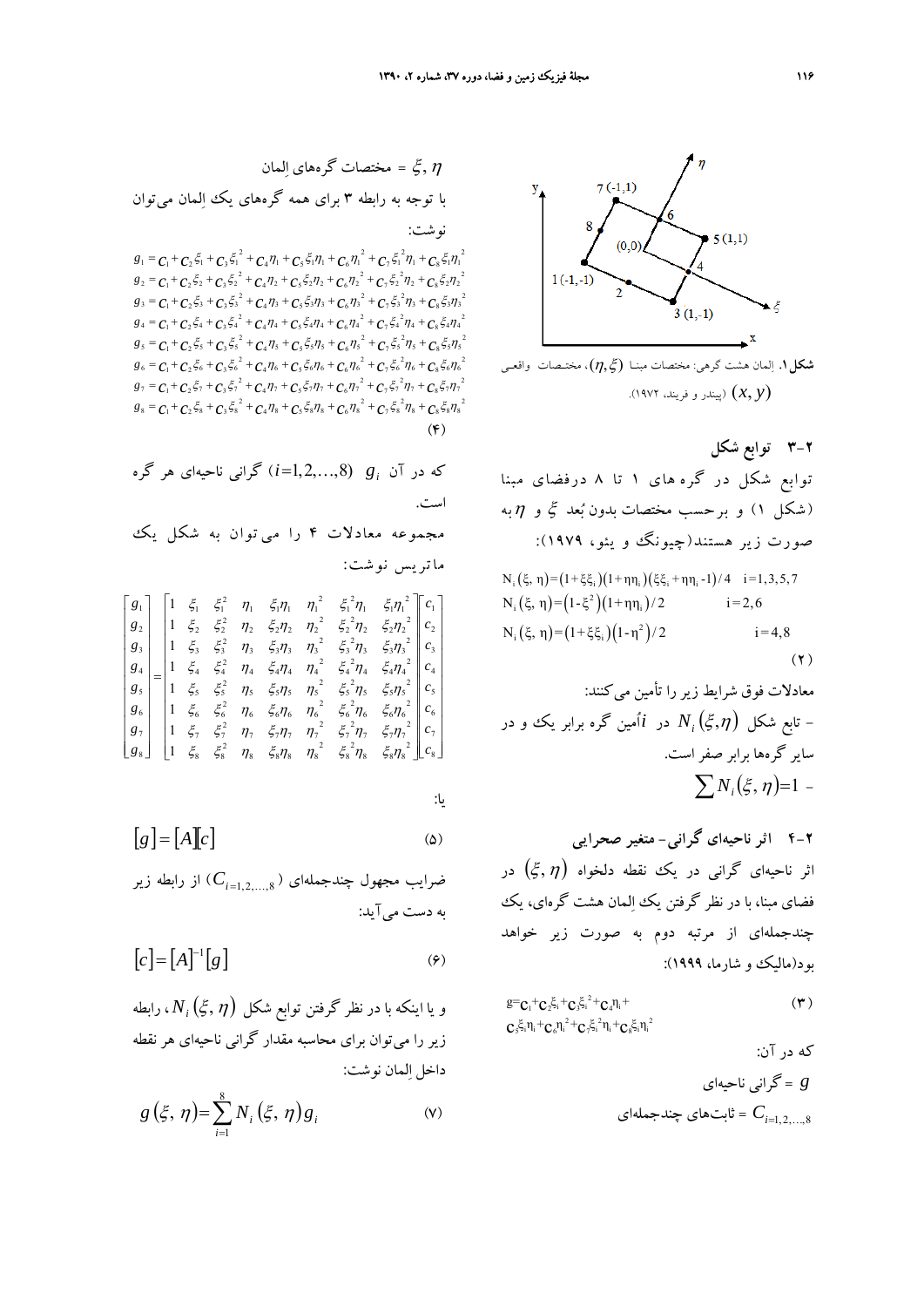**5-2 انتقال مختصات**  گراني ناحيهاي محاسبه شده در مختصات $(\xi,\eta)$  بايد براي استفاده در مراحل بعدي به مختصات واقعي (*y* ,*x*( برگردانده شود . اين انتقال مختصات را ميتوان به صورت زيرعملي كرد:

$$
x(\xi, \eta) = \sum_{i=1}^{8} M_i(\xi, \eta) x_i
$$
  

$$
y(\xi, \eta) = \sum_{i=1}^{8} M_i(\xi, \eta) y_i
$$
 (A)

همان *Mi* كه در آن براي المانهاي ايزوپارامتري، مقدار *y* نيز بيانكننده مختصات *<sup>i</sup> x* و *<sup>i</sup>* را دارد و *Ni* مقدار گرهها در فضاي واقعياند. ا لمانهايي كه در آن متغير صحرايي و مختصات از توابع شكل يكسان استفاده ميكنند، به المانهاي ايزوپارامتريك معروفاند. استفاده از چنين المانهايي باعث افزايش دقت در محاسبات ميشود (ماليك و شارما، 1999).

ضرايب چندجملهاي حاصل براي الماني با هشت گره در نظر گرفته شده است كه براي به دست آوردن آنها از يك معادله درجه دو استفاده ميشود. درصورتيكه از المان بيستگرهي استفاده شود، از معادله درجه سه براي درونيابي داخل المان استفاده ميشود (ماليك و شارما، .(1999

دقت در اين روش بستگي به دو عاملر مهم نوع المان (چهارگرهي، هشتگرهي، ...) و محل المان در فضاي مورد بررسي دارد. مقدارگراني در گرهها براي تقريب اثر ناحيهاي بسيار مهم است.

**6-2 نحوه بهكارگيري روش اجزاء محدود**  براي محاسبه اثر ناحيهاي گراني به روش اجزاء محدود، مراحل زير دنبال ميشود: - ابتدا منطقه مورد بررسي المانبندي ميشود. - يك المان انتخاب ميشود.

- موقعيت و مقادير گرههاي المان انتخابي تعيين ميشود. در اينجا فرض بر اين است كه نقاط انتخابي كه المان از آنها ميگذرد درحكم نقاط مبنا هستند. - با استفاده از يك برنامه تهيه شده در محيط نرمافزار Matlab، دادههاي برداشت شدهاي كه در داخل اين المان واقعاند، تعيين ميشود. - به كمك دادههاي گرههاي المان انتخابي و به روش

عددي اجزاء محدود و برنامه رايانهاي تهيه شده در محيط نرمافزار Matlab، مقدار اثر ناحيهاي گراني در همان نقاط محاسبه ميشود.

- مراحل قبل روي ساير المانها نيز اجرا ميشوند تا اثر ناحيهاي كل حاصل شود.

- اثرات گراني ناحيهاي حاصل از روش اجزاء محدود از مقدار گراني برداشت شده كسر ميشود تا مقدار گراني باقيمانده حاصل شود.

ازآنجاكه در روش اجزاء محدود فقط از مقادير گراني اندازهگيري شده و يا درون يابي شده ۴، ۸، ۱۲ و يا 20 نقطه روي المان چهارضلعي براي محاسبه اثرات ناحيهاي استفاده ميشود بنابراين معادلات درجه دوم و يا حداكثر درجه سوم قادر به برآورد خوب اثرات ناحيهاي است و خطاي ناشي از بهكارگيري چندجملهاي با مراتب بسيار بالا كه در ساير روشهاي تفكيك بيهنجاريها مورد استفاده قرار ميگيرد حذف ميشود و همچنين ساختارهاي كمعمق (اثرات محلي) تاثير كم و يا ناچيزي در محاسبات اثر ناحيهاي دارند. اين مسئله بهمثابه مزيتي براي روش اجراء محدود نسبت به ساير روشها مطرح است و علاوه بر آن محاسبه اثرات گراني در اين روش مستقل از هرگونه آگاهي در مورد شكل و عمق ساختارهاي مورد بررسي است (ماليك و شارما، 1997).

**3 بررسي موردي** 

همانطور كه پيشتر اشاره شد در اين مقاله، بهمنظور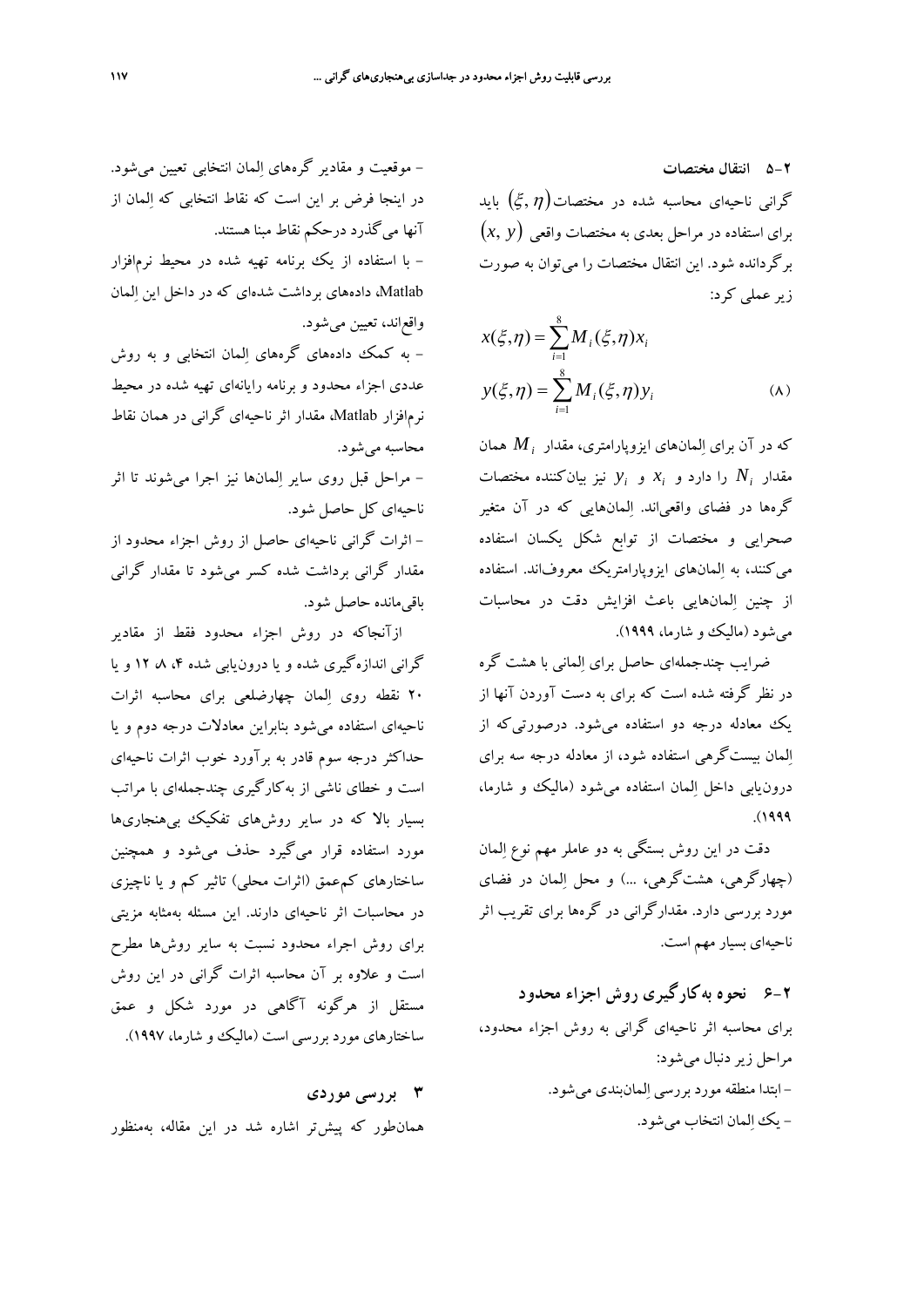بررسي قابليت و توانمندي روش عددي اجزاء محدود در آشكارسازي تل ههاي هيدروكربوري تاقديسيشكل در ناحيه دهنو فارس، كه در ِ حالحاضر از اولويت اكتشافي خاصي برخوردار است، نقشه بيهنجاري بوگه منطقه مورد تفكيك قرار گرفت و پس از محاسبه اثر ناحيهاي، نقشه بيهنجاري باقيمانده تهيه شد كه در زير مورد بررسي قرار ميگيرد.

**1-3 زمينشناسي و موقعيت جغرافيايي منطقه**  منطقه مورد بررسي از نظر زمينشناسي جزء حوزه رسوبي فارس است. از نظر جغرافيايي، به شهر اشكنان و اهل از شمال، به بوجير، حميران و هشتيز از جنوب و از غرب به ساختمان گازي تابناك محدود ميشود. دسترسي به منطقه از راه بندرعباس و بندر لنگه به اشكنان و هم از راه بندر عسلويه و گاوبندي به اشكنان امكانپذير است. منطقه توپوگرافي شديدي دارد. قديميترين سازندهاي موجود در منطقه، سازند خامي و گروه بنگستان هستند. سازندهاي جوانتر شامل آغاجاري، مختاري، ميشان، گچساران و آسمارياند. روند ساختاري عمومي منطقه شمال غرب- جنوب شرق است.

براي تعيين وضعيت توپوگرافي زيرسطحي ساختمان دهنو و ارزيابي اهميت آنها از نظر پتانسيل هيدروكربوري، عمليات گرانيسنجي ازسوي شركت ملي نفت ايران در

سال 1382 در 579 ايستگاه برداشت شد طباطبائي1383،). شكل 2 نقشه بيهنجاري بوگه منطقه را با فواصل خطوط تراز ٢ مبلي گال نشان مي دهد.

اين نقشه وضعيت ساختماني منطقه را به صورت يك بيهنجاري مثبت (ساختمان تاقديسي) با روند شمال غربي – جنوب شرقي مشخص ميكند كه اختلاف گراديان اين بيهنجاري مثبت حدود +25 ميليگال است. شيب در دو دامنه ساختمان موردبحث، زياد است.

**2-3 استفاده از روش اجزاء محدود براي محاسبه اثر ناحيهاي منطقه دهنو** 

براي استفاده از روش پـيش گفتـه، يـك المـان روي نقـشه بيهنجـاري بوگـه منطقـه انتخـاب شـد (شـكل 2). فراينـد درونيابي روي المان ذكر شده با تعداد گره هـاي متفـاوت (چهارگرهاي، هشتگرهاي، دوازدهگـرهاي) امتحـان شـد. انتخاب المان پيشگفتـه بـه گونـه اي صـورت گرفـت كـه تغييــرات گرانــي در گــرههــا آرام باشــد. شــكل 3 فراينــد تفكيـك بـيهنجـاريهـا بـه روش اجـزاء محـدود هـشت گرهاي را نشان ميدهـد. پـس از محاسـبه گرانـي ناحيـه اي (شكل ٣-ب) براي المان موردبحـث بـا روش ذكـر شـده، نقشه گراني باقي مانده (شكل ٣–ج) آن محاسبه شـد. نقـشه باقيمانده حاصل بخشي از تاقـديس دهنـو بـا رونـد شـمال غربـــــي- جنـــــوب شـــــرقي را نـــــشان مـــــيدهـــــد.



**شكل.2** نقشه بيهنجاري بوگه منطقه دهنو همراه با المان هشتگرهاي.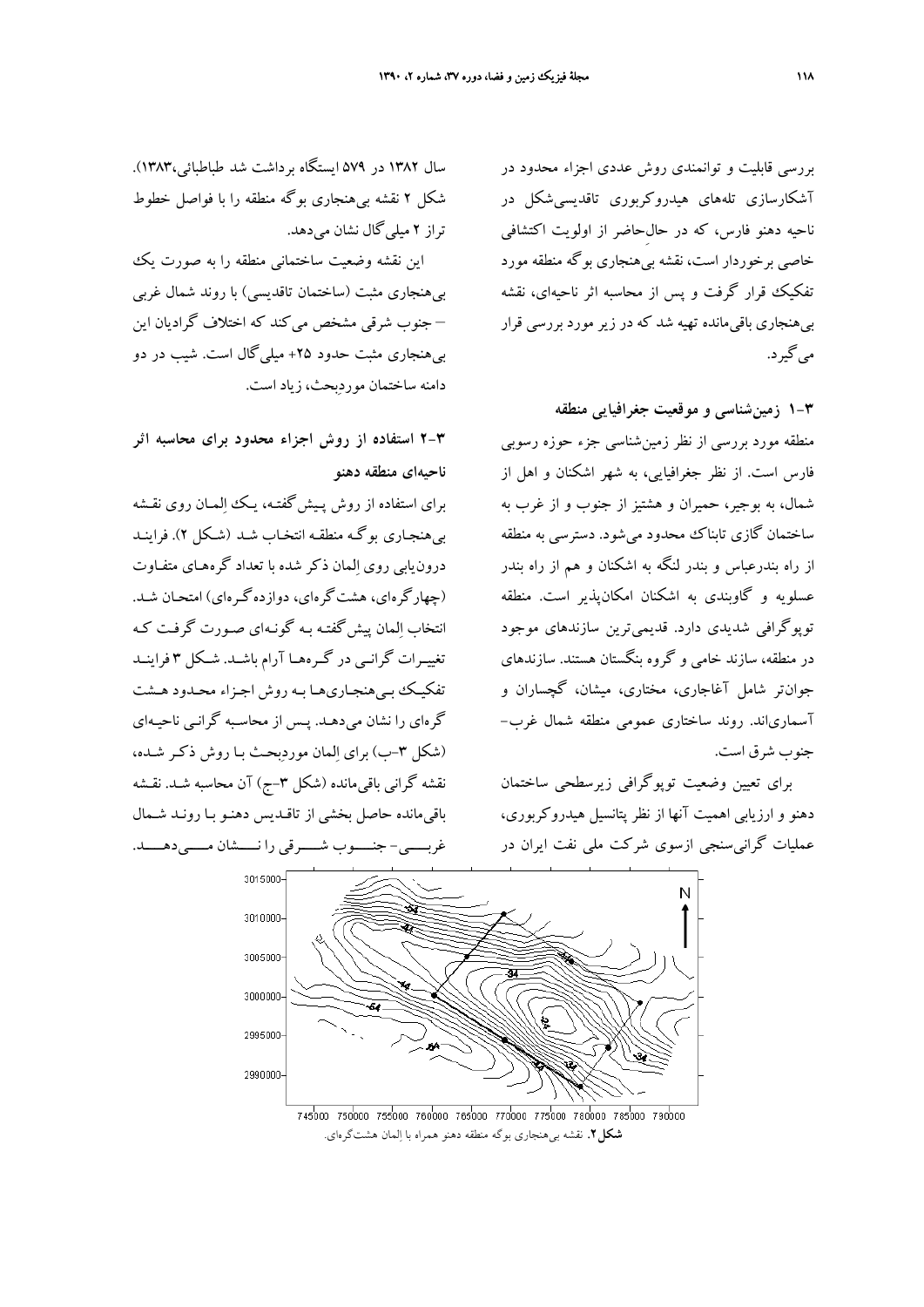

**شكل.3** تفكيك بيهنجاريها به روش اجزاء محدود هشت گرهاي: الف- نقشه بيهنجاري بوگه، ب- نقشه گراني ناحيهاي ، ج- نقشه گراني باقيمانده.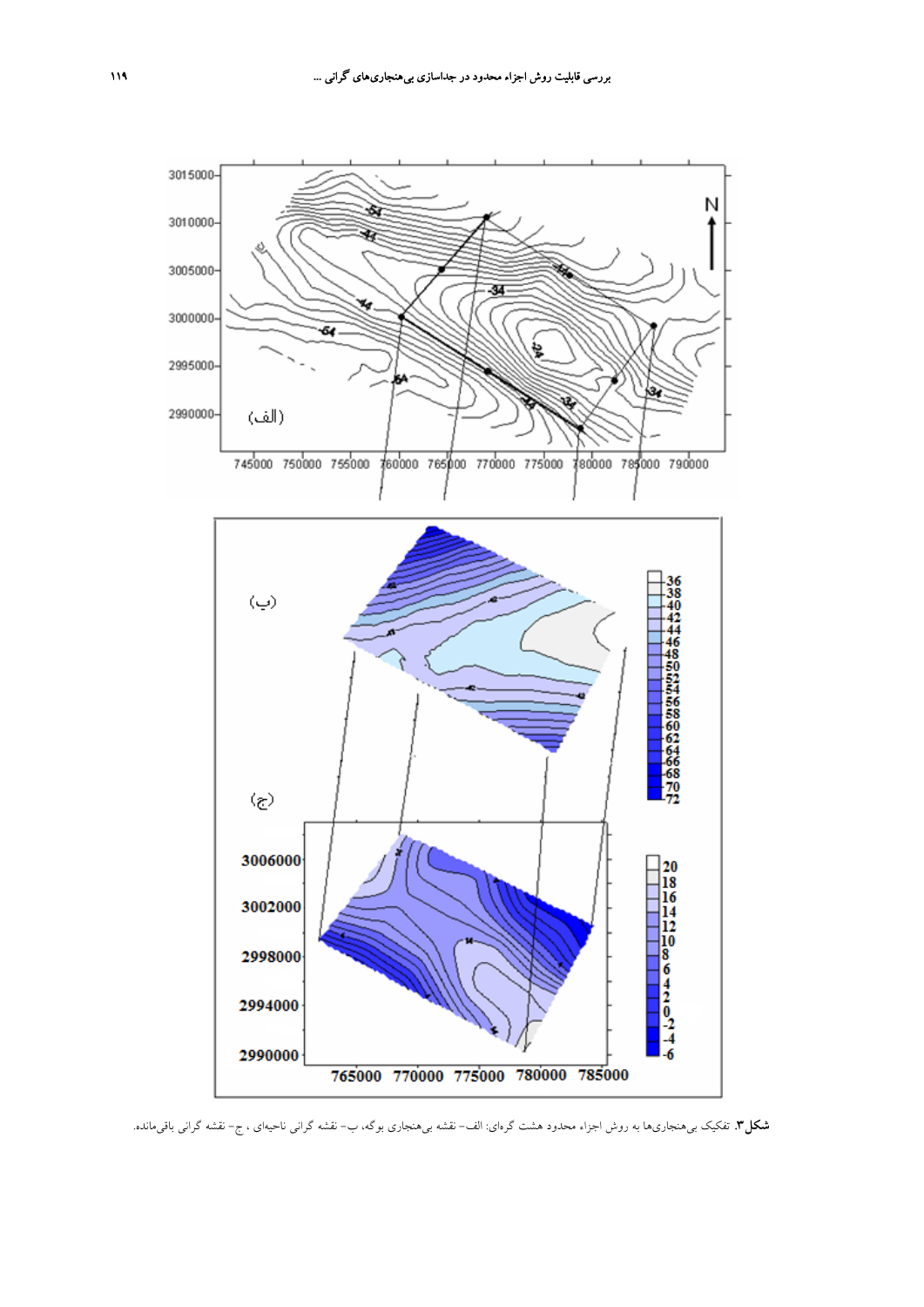در شكلهاي 4 و 5 نقشههاي گراني ناحيهاي و گراني باقيمانده حاصل از روش اجزاء محدود چهارگرهاي و دوازدهگرهاي براي المان مشخص شده در شكل 2 آمده است. شكلها نشان ميدهند كه هرچه تعداد گرهها براي المان انتخابي بيشتر باشد، نتايج حاصل از درونيابي همگنتر خواهد بود.

به منظور بررسي دقت روش اجزاء محدود در تفكيك بيهنجاريهاي گراني، از ديگر روشهاي تفكيك بيهنجاريها از جمله روند سطحي با درجات متفاوت، مشتقات قائم، گسترش بيهنجاريها به سمت بالا و پايين

و روش گريفين نيز طي تحقيقات جداگانهاي استفاده شد (دولتي اردهجاني و همكاران، 1383؛ دولتي اردهجاني و همكاران، 1385؛ مرادزاده و همكاران، 1385). مقايسه نتايج حاصل از روش اجزاء محدود با اطلاعات زمينشناسي منطقه، دادههاي لرزهاي موجود و همچنين مقايسه نتايج حاصل از ساير روشهاي تفكيك بيهنجاريها كه پيشتر ذكر شد، گوياي دقت خوب روش اجزاء محدود بهخصوص وقتي تعداد گرهها به دوازده افزايش مييابد، است.



**شكل.4** نقشه گراني ناحيهاي (سمت راست) <sup>و</sup> گراني باقيمانده (سمت چپ) حاصل از روش اجزاء محدود چهارگرهاي**.** 



شکل0. نقشه گرانی ناحیهای (سمت راست) و گرانی باقی0انده (سمت چپ) حاصل از روش اجزاء محدود دوازدهگرهای.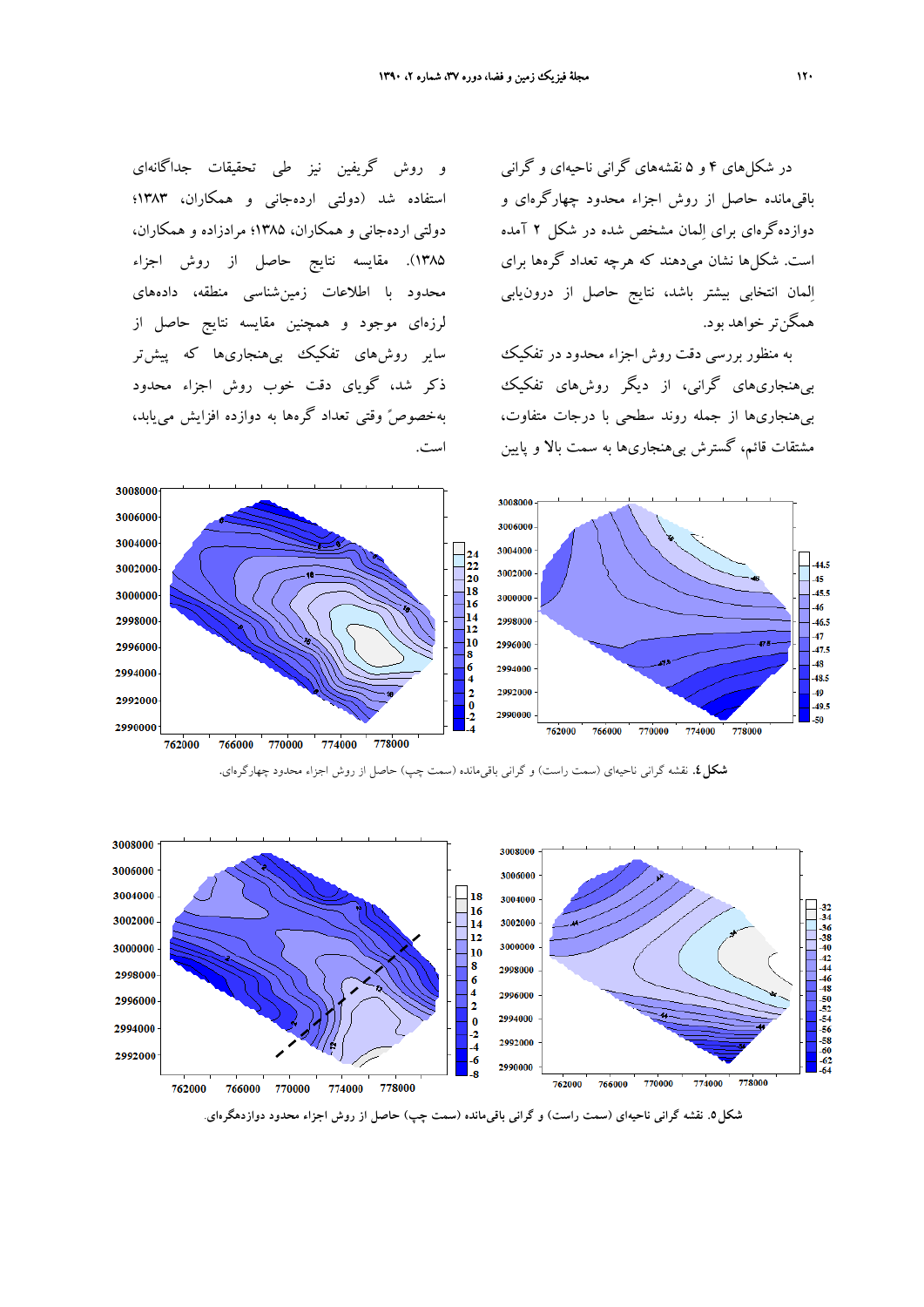تقسيمبندي ميشود (شكل6). ســــپس بــــا توجــــه بــــه ويژگــــي درونيــــابي در روش اجـــزاء محـــدود، اثـــرات ناحيـــهاي در درون هـــر المـان بـرآورد مـيشـود. پـس از محاسـبه اثـرات ناحيـهاي كليـه گـرههـاي المـانهـا، نقـشه بـيهنجـاري بـاقيمانـده منطقــــه تهيــــه شــــد كــــه در شــــكل 7 نــــشان داده شده است.

موارد گفته شده فقـط درخـصوص يـك المـان مـورد بررسي قرار گرفت. براي تهيه نقشه باقيمانده از كل منطقه لازم است تا المان هاي ديگري نيز انتخاب شود تا وضعيت ساختاري منطقه به درسـتي نمايـان شـود. بـه همـين منظـور سطح منطقه بهنحو مناسب المانبندي ميشود. بـا توجـه بـه ساختار زمينشناسي منطقه مورد بررسي و داده هاي گرانـي برداشــت شــده، منطقــه بــه11 المــان بــا ابعــاد متفــاوت



**شكل.6** المانبندي منطقه دهنو بهمنظور محاسبه گراني باقيمانده با روش اجزاء محدود.



**شكل.7** نقشه گراني باقيمانده منطقه دهنو با استفاده از روش اجزاء محدود.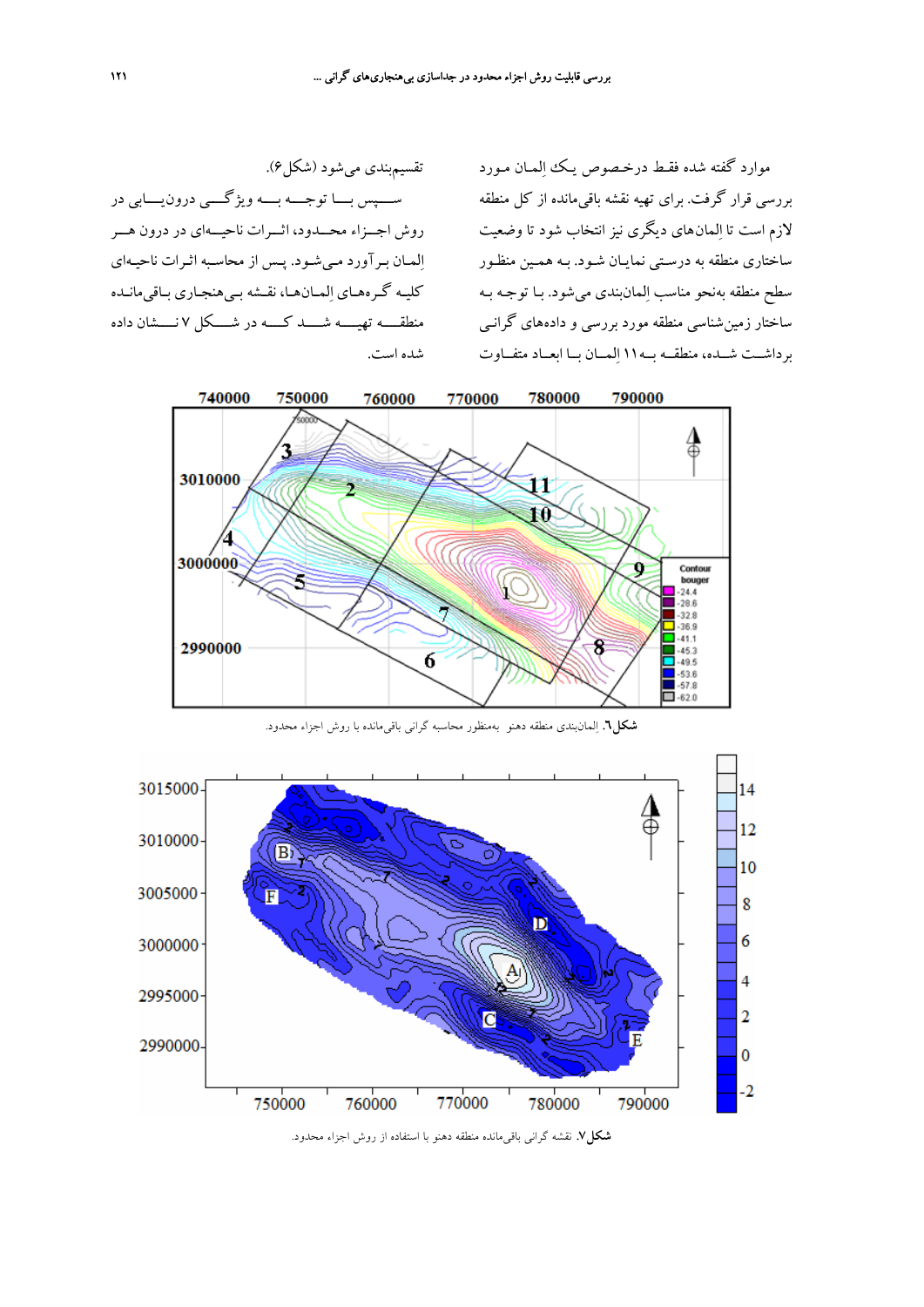همانگونه كه در شكل 7 ملاحظه مـيشـود، وضـعيت ساختاري منطقه دهنو با تعدادي بي هنجاري مشخص شـده است. به طوري كه روي اين نقشه بـي هنجـاريهـاي A و B مثبت يا ساختمان تاقديسي است و بي هنجاريهـاي C و D ساختمانهاي ناوديسي هستند. ساختمانهـا بـا رونـد شـمال غرب- جنوب شرق مشخص ميشوند كه روند سـاختماني پيش گفته مطابق نقشه زمين شناسي منطقـه اسـت . تعـدادي بـيهنجـاري نيمـهبـسته نيـزدر گوشـههـاي نقـشه ملاحظـه ميشود كه در بين آنها به نظر ميرسد كه بيهنجـاريهـاي نيمه بسته E در شـرق منطقـه و F در غـرب منطقـه در ادامـه تشكيلات زمينشناسي باشـند كـه در بخـش هـاي يادشـده داراي رخنمون هستند.

گراني باقيمانده در محدوده بيهنجاري A) شكل 7) داراي شدت زيادي است كه بيانگر رخنمون اين ساختمان تاقديسي در سطح زمين است . اين واقعيت منطبق بر شواهد زمينشناسي منطقه است. همچنين اين بيهنجاري در سطح وسـيعتـري نـسبت بـه بقيـه بـيهنجـاريهـا قـرار دارد و بـا

دامنههاي پرشيب مشخص ميشود.

در اين قسمت با توجه به محل نيم رخ خـط چـين شـده در شــكل ۵، مقايــسهاي از نتــايج حاصــل از روش اجــزاء محدود و روند سطحي با درجه هـاي متفـاوت در تفكيـك بيهنجاريها صورت ميگيرد. همانطـور كـه در شـكل 8 مشاهده ميشود، روش اجزاء محدود مطابق انتظار بـا يـك اختلاف گراديان بيشترتاقديس دهنو را مشخص ميسـازد. اين بدان دليل است كه روش پيشگفته در صورتي كـه از نظر انتخاب محل المان هـا و تعـداد گـره هـاي المـان هـا بـه درستي اعمال شود، اثـرات ناحيـهاي گرانـي را بـه گونـهاي برآورد ميكند كه كمتر متاثر از اثرات ساختار هاي محلـي زمينشناسي باشد. در نتيجه تفاضل بـين گرانـي ناحيـه اي و داده هاي گراني اندازه گيري شده بزرگتر خواهد بود. اين نتيجه در راستاي همان انتظاري است كـه بـراي ايـن روش قبلاً مطرح شـده اسـت و ايـن مطلـب امتيـاز روش اجـزاي محـدود را نـسبت بـه ديگــرروشهـاي اسـتفاده شــده در جداسازي بيهنجاريها نشان ميدهد.



**شكل.8** مقايسه گراني باقيمانده روشهاي روند سطحي با درجات متفاوت و اجزاء محدود در نيمرخ انتخابي (نشان داده شده در شكل 5) روي المان .1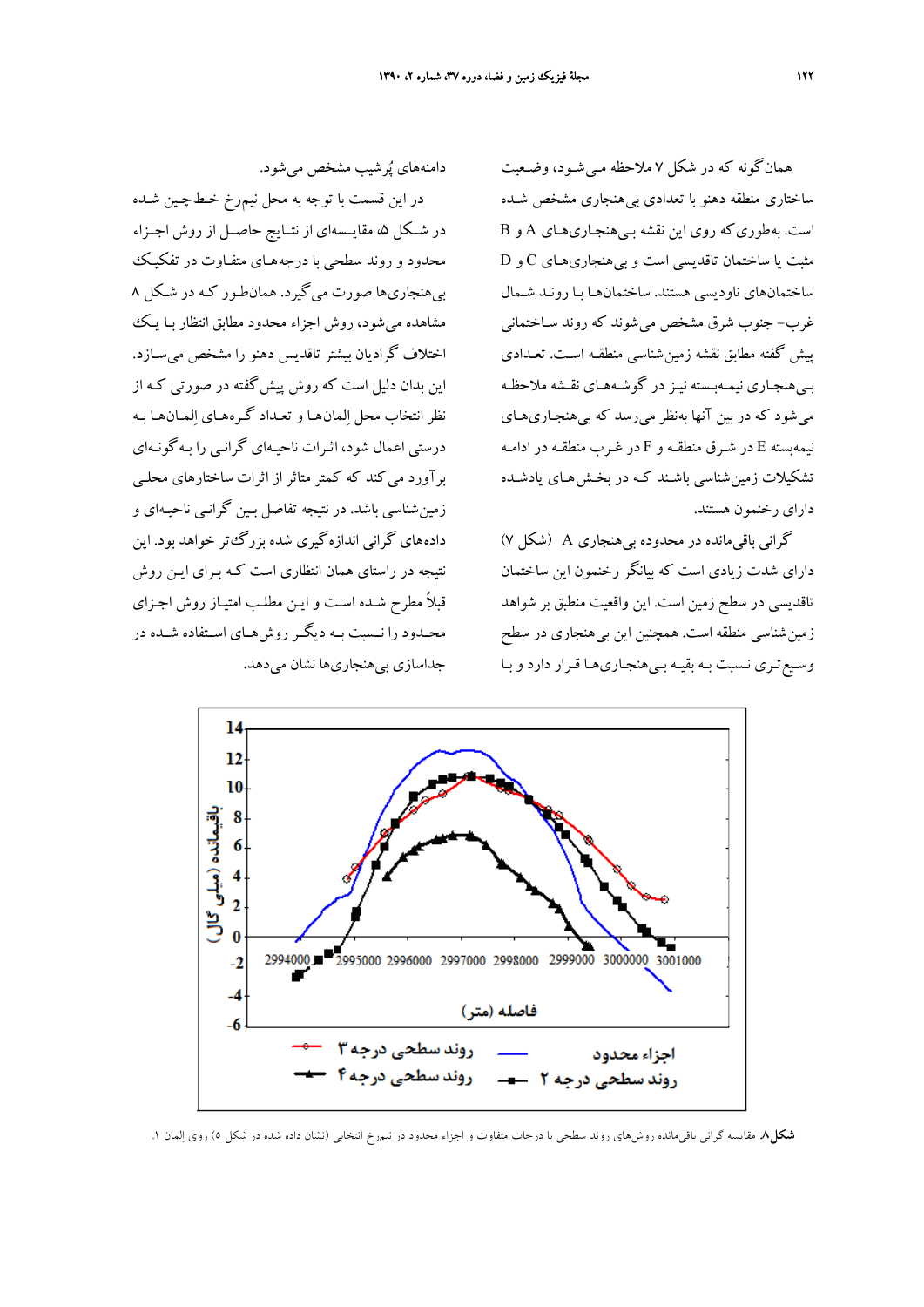در خاتمــه بــراي ارزيــابي صــحت عملكــرد روش اجــزاء محدود در جداسازي بيهنجاريها، نتيجه ايـن روش را بـا نتيجه حاصـل از روش رونـد سـطحي بـراي داده هـاي كـل منطقه مـورد بررسـي كـه بـا نـرم افـزار Pro Modelvision حاصل شده است، مدنظر قـرار مـي دهـيم. يـك بررسـي و مقايسه اجمالي بين نقشه بيهنجاري باقيمانده روش اجزاء محدود (شكل 7) و نقشه بيهنجاري باقيمانده روش روند سطحي با درجه 3 (شكل 9) نشان ميدهد كه نتايج اين دو روش در مـشخص سـاختن تاقـديس دهنـو (بخـش ميـاني نقشه ها) تطابق مناسبي دارند ولـي در قـسمت هـاي جـانبي كمي متفاوتاند. علاوه براين، چنـين مقايـسه اي بـين نتـايج روش اجزاء محـدود و نتـايج ديگـرروش هـاي جداسـازي بيهنجاري ها مثل روش هـاي گـريفين، مـشتق اول و رونـد سطحي با درجات متفاوت (دولتي ارده جاني و همكـاران، 1383) صورت گرفت و تطابق قابل قبولي بـه دسـت آمـد . ذكر اين نكته ضروري است كه علت آنكه نقشه باقي مانده روش اجـزاء محـدود كمـي متفـاوت از نقـشههـاي سـاير

روش ها است، اين است كه شكل 7 مربوط به روش اجزاء محدود با نرم افزار ديگري تهيه شده و هموارسازي كمتري در كانتورهاي بيهنجاري باقيمانده صورت گرفته است.

## **4 نتيجهگيري و پيشنهاد**

در اين تحقيـق، از روش عـددي اجـزاء محـدود بـه منظـور محاسبه اثرات ناحيه اي داده هاي گراني منطقه دهنو استفاده شد. براي برآورد بهترين مقادير گراني بـاقي مانـده حاصـل مربوط به ساختارهاي زيرسطحي از المان هاي چهار، هشت و دوازده گرهاي استفاده شد تا در مقايسه با ساير روش هاي جداسازي بيهنجاريهـا و شـواهد زمـين شناسـي موجـود، مناسب ترين نقشه باقيمانده حاصـل شـود . در ايـن تحقيـق نتايج مهم زيربه دست آمد:

- نتايج نشان داد كه با افزايش تعداد گرههاي المان از چهار به دوازده، گراني ناحيهاي برآوردي، كمتر با ساختارهاي مفيد مربوط به تلههاي نفتي همراه است.



**شكل**.**9** نقشه بيهنجاري باقيمانده گراني به روش ارتونرمال (روند 3) - منطقه دهنو.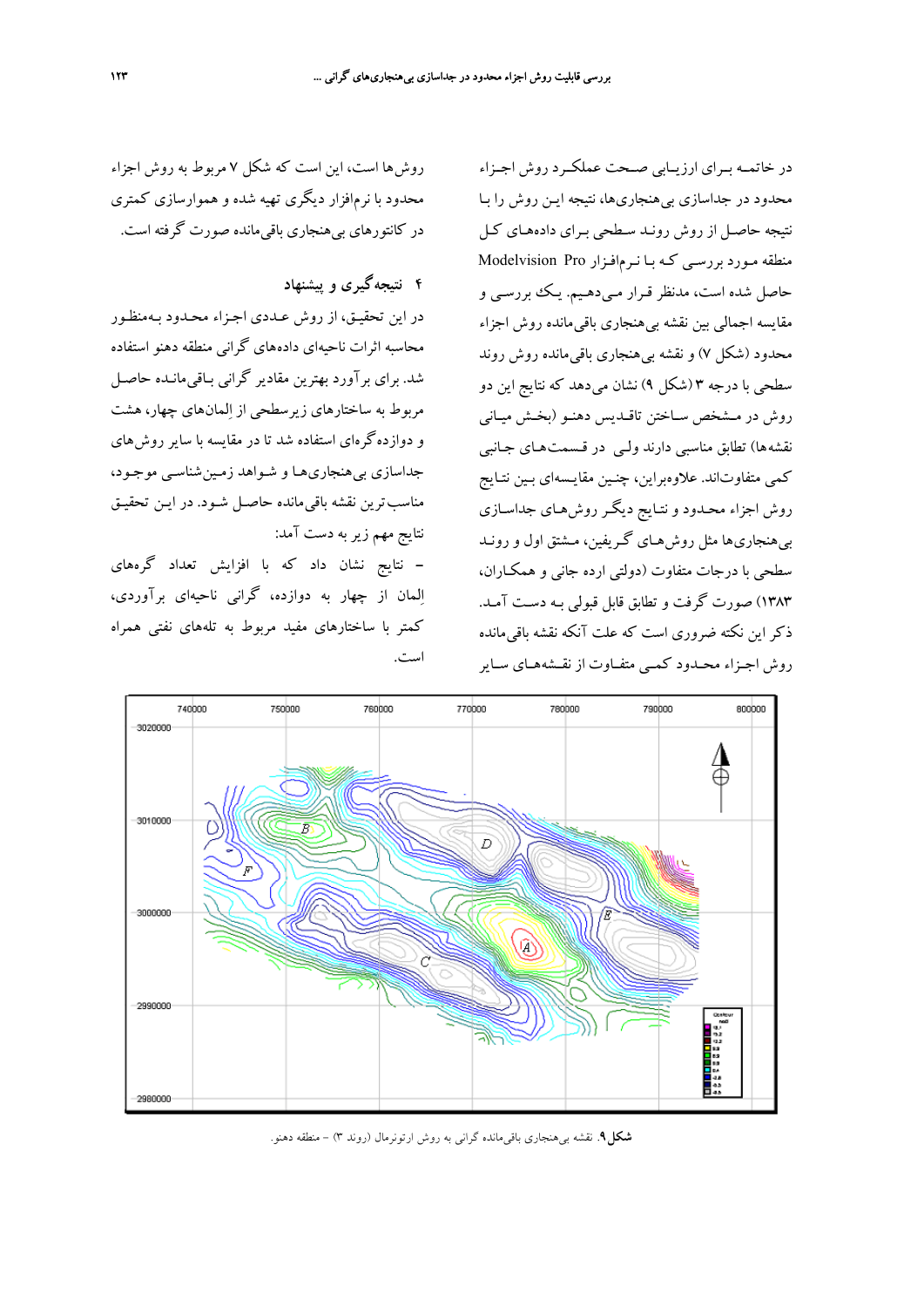بهمنزله بيهنجاري بوگه برآورد كنيم و در محاسبه اثر منطقهاي آن دادهها را مورد استفاده قرار دهيم. در نهايت پيشنهاد ميشود كه روش موردنظر در اين تحقيق در كنار ساير روشهاي جداسازي بيهنجاريها در اكتشاف تلههاي نفتي و كانسارها استفاده شود تا از مزايا و توانمنديهاي آن بيشتربهرهمند شويم.

## **تشكر و قدرداني**

دادههاي مورد استفاده در اين تحقيق از بخش غيرلرزهاي شركت ملي نفت ايران اخذ شده است كه لازم است در اين زمينه از مساعدتها و زحمات آقاي مهندس خراساني، رئيس محترم اداره ژئوفيزيك بخش اكتشاف شركت ملي نفت ايران صميمانه تشكرو قدرداني شود.

## **منابع**

دولتــي اردهجــاني، ف،. مــرادزاده، ع،. يعقــوبي پــور، م،. طباطبايي رئيسي، س. ه. و محمدو خراساني، م، ،1383 بررسي وضعيت ساختماني تله هاي نفتي منطقه دهنو بـه كمك تفسير داده هاي گراني: مجموعه مقالات دومين همــايش ژئوفيزيــك اكتــشافي ايــران، انجمــن ملــي ژئوفيزيك ايران، .13-11

- دولتي اردهجاني، ف،. مرادزاده، ع،. طباطبايي، س. ه،. يعقوبي پور، م،. عرب اميري، ع،. ،1385 بررسي احتمال نفوذ گنبد نمكي در تاقديس نفتي دهنو به كمك تكنيك گسترش آنوماليهاي گراني به سمت پايين: اولين كنگره مهندسي نفت ايران (صنايع بالا دستي نفت)، تهران، مجموعه مقالات، صفحه ،29 مقاله شماره 194 روي CD.
- طباطبايي، س.ه،. ،1383 گزارش تعبير و تفسير گراني و مغناطيسسنجي و مگنتوتلوريك طاقديس دهنو، گزارش ژئوفيزيكي ،2038 شركت ملي نفت ايران، ٣٣ ص.

- نقشه باقيمانده روش اجزاء محدود به خوبي توانست وضعيت تاقديس دهنو (بيهنجاري A، شكل7) را از نظر گستردگي، امتداد و شيب دامنهها توجيه كند. علاوه بر آن، مقايسه نتايج حاصل از روش اجزاء محدود با نتايج به دست آمده از روش روند سطحي با درجه ۳، صحت نتايج و توانمندي زياد اين روش را در به دست آوردن نقشه بيهنجاري باقيمانده مربوط به تلههاي نفتي نشان ميدهد. - آگاهي از وضعيت زمينشناسي منطقه سبب انتخاب مناسب محل المانها و گرههاي روي آنها ميشود. - بهكارگيري روش اجزاء محدود و فرمولبندي آن در مقايسه با ساير روشهاي موجود براي جداسازي بيهنجاريهاي گراني آسان است و نتايج قابل اعتمادي را فراهم ميسازد.

- چون محاسبات مربوط به روش اجزاء محدود در يك دستگاه مختصات بدون بعد و ساده صورت ميگيرد، اين امربه راحتي محاسبات ميانجامد.

- به دليل اينكه در روش اجزاء محدود فقط از دادههاي گراني مشاهدهاي كه در محل گرههاي المانها قرار ميگيرند، استفاده ميشود، لذا اين روش براي برآورد گراني ناحيهاي مناطق غير قابل دسترس از قبيل باتلاقها، درياچهها، مناطق شهري و مناطق با توپوگرافي تند بسيار مناسب است. منظور اينكه ممكن است در بخشي از منطقه عملياتي امكان برداشت دادهها به هر دليلي وجود نداشته باشد. براي كاربرد روشهاي متداول جداسازي بيهنجاريها نياز به ايجاد يك شبكه منظم حاوي دادههاي گراني بوگه در نقاط گرهاي است كه معمولاً براي آن دسته از نقاط گرهاي كه در آن دادهها به دليل مشكلات برداشت نشدهاند، تقريب زده ميشوند و ممكن است دقت مناسبي نداشته باشند. ولي در روش اجزاء محدود، المانبندي طوري صورت ميگيرد كه منطقه برداشت نشده ذكرشده در داخل المان قرار گيرد. بنابر اين براي محاسبه اثر ناحيهاي حتمي، نيازي نيست تا دادههايي را